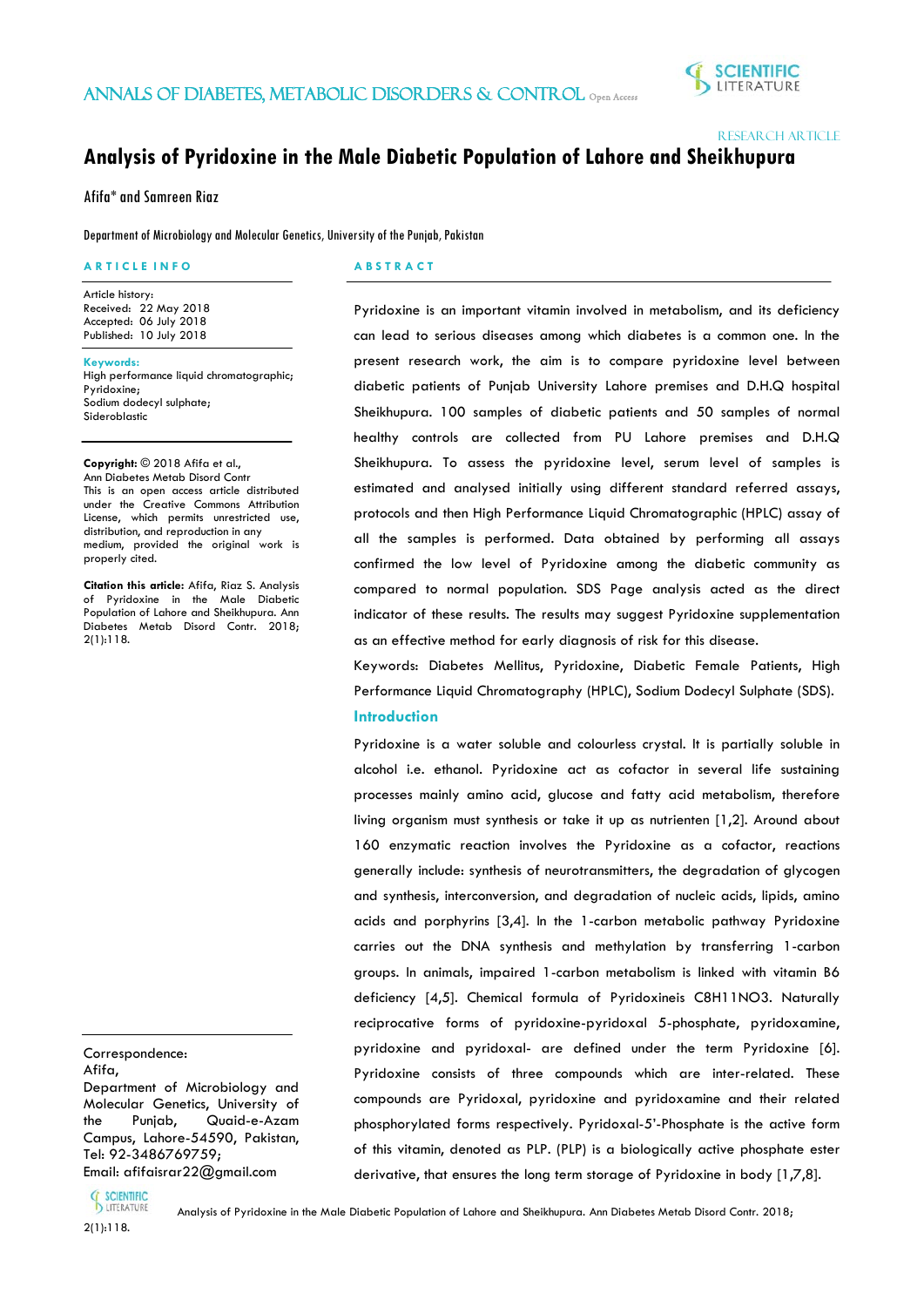

It is an aminotransferase in nature and helps in glucose metabolism by performing action of a coenzyme, utilizing glycogen in liver. About 100 chemical reactions are controlled by Pyridoxal 5- Phosphate abundantly present in plasma and used as status marker for vitamin B6 concentration in body [3-5,9-11]. Pyridoxal is able to translocate through plasma membrane and it act as major catabolite of Pyridoxic acid synthesis [10,11]. As an enzyme cofactor, Pyridoxine helps in the catalysis of reactions involving aldol cleavage, α-carboxylation and replacement reactions [12,13]. PLP dependent enzymes help in breakdown as well as the synthesis of amino acids attached to active sites of such enzymes [14]. Homocysteine to cysteine conversion is also an important role of this enzyme [15-17].

Fish, poultry, avocados, bananas, fortified cereals and starchy vegetables are the major natural food sources which provide Pyridoxine [3,4]. Meat, fish, nuts, banana, potatoes and egg yolk are rich sources of Pyridoxine.

Sideroblastic anemia or microcytic, dermatitis and neurologic symptoms are the adverse effects of deficiency of Pyridoxine. Pyridoxine deficiency is also linked with oxidative stress and inflammation [1,8,18,19] which can further lead to anemia, abnormal bone metabolism and CAD [1,19-23]. Above mentioned severities mostly prevail in patients going through haemodialysis at the last-stage of chronic renal disease [1,24-29]. Deaths of patients having haemodialysis are the mainly the due to abnormal bone and mineral metabolism and anemia [1,30,31]. 24%-56% of the patient getting hemodialysis are deficient in Pyridoxine but nutritional supplementation can overcome this deficiency proved by dietary intervention studies performed on hemodialysis patients undergoing treatment to anemia [32,33].

Pentosidine formation can also be stalled by Pyridoxine deficiency [1,34]. Deficiency of this vitamin can also cause nervous disorders, dermatitis, abnormal metabolism in bones and anemic conditions. Daily intake of 10-50 mg of pyridoxine hydrochloride can overcome Pyridoxine deficiency. However clinical efficacy regarding the recommendation is not yet proved [1,35-

37]. Supplement of Pyridoxine can help treat diseases like asthma, diabetes, kidney stones and memory loss etc. [38]. It has been observed that PLP concentration in diabetic patients is less as compared to non-diabetics which is due to low level of Pyridoxine. The level of PLP in plasma plays an important role in Tryptophan Metabolism which is disturbed due to its low level. The abnormal `metabolism results in the production of Xanthuric acid which links with insulin forming XA-insulin complex. This leads to various complications which include cataracts, neuropathy, vascular damage and retinopathy.

Pyridoxine deficiency results in impaired gluconeogenesis and less glucose intolerance as well. Most of the carbohydrate metabolism aberrations are observed due to its deficiency. Its direct relation with type 2 DM has not been observed but once diabetes is present its deficiency result in the development of once present complications. Experiments have shown a decrease in retinal edema in diabetic patients when supplemented with Pyridoxine (Table 1).

# **Methods**

# **1. Selection of patients**:

Samples were collected from the Punjab University Health Care Centre and Sheikhupura Hospital.100 confirmed diabetic male patients were selected. Ample information of the patient's past and present history, socio-economical history was also obtained from both places.

All races/ethical groups should be included in the inclusion criteria. Population should be male. Patient should have the symptoms of diabetes. Target blood pressure should be ≤ 130/80

# **2. Estimation of physical parameters:**

Age of all the 100 subjects that consists of 50 controls subjects and 50 diabetic patients were calculated from the history of the subjects and was calculated in years.

Weight of all the 100 subjects that consists of 50 diabetic patients and 50 control subjects were measured by weighing machine and then recorded in kilograms (Table 2).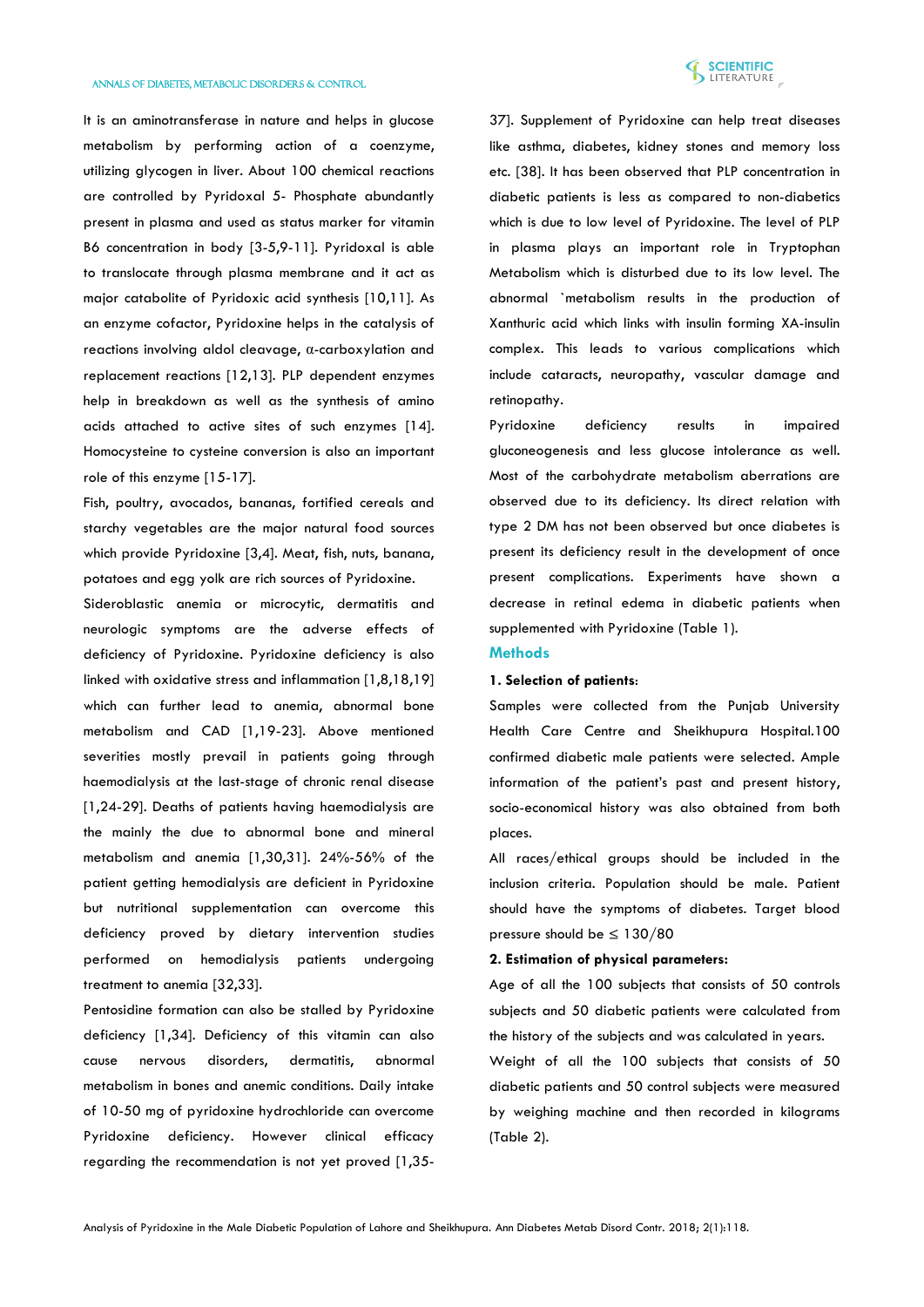

Height of all subjects was measured and recorded in inches.

Body mass record (BMI) is a standout amongst the most exact approaches to gauge obesity in normal life. BMI is computed by dividing the weight of body with the square of the height of the person(kg/m2). As per the World Health Organization, the ordinary scope of BMI is in the vicinity of 18.5 and 24.9, and people with a BMI of 25–30 are thought to be overweight, while those with a BMI more than 30 are termed obese [39]. BMI is considerably correlated with total body fat content. It is usually used to categorize the underweight, overweight and obese persons.

 $|BM| = \frac{weight \, in \, Kg}{(height \, in \, metres)}$ 

# **3. Estimation of biochemical parameters:**

**3.1. Protein estimation:** The quantification of protein content is very important and accurate protein content estimation is a critical step in protein analysis. Bradford assay is used for the protein estimation. Coomassie brilliant blue G-250 (sigma Aldrich catalog number: 27815)2. Bovine serum albumin (BSA)3. Phosphoric acid4. Bradford reagent5. Methanol (Figure 1).



**3.2. Procedure:** Standard assay procedure (for sample with 5-100 µg ml-1 protein)

Prepare five to eight dilutions of a protein (usually BSA) standard with a range of 5 to 100 µg protein. Dilute unknown protein samples to obtain 5-100 µg

protein/30 µl. Add 30 µl each of standard solution or unknown protein sample to an appropriately labelled test tube. Set two blank tubes. For the standard curve, add 30 µl H2 O instead of the standard solution. For the unknown protein samples, add 30 µl protein preparation buffer instead. Protein solutions are normally assayed in duplicate or triplicate. Add 1.5 ml of Bradford reagent to each tube and mix well. Incubate at Room Temperature (RT) for at least 5 min. Absorbance will increase over time; samples should incubate at RT for no more than 1h. Measure absorbance at 595 nm.

**3.3. Biuret assay:** 9gm Sodium Potassium Tartrate (f.w. 282.22), 3 gm Copper Sulfate x 5 H2O (f.w. 249.68), 5 gm Potassium Iodide (166.0). All dissolved in order in 400 ml 0.2 M NaOH (f.w. 40.0) before bringing to final volume. Volume of the sample and reagent can be scaled up/down and/or volume ratios can be varied, as per requirement in any assay. Warm up the spectrophotometer 15 minutes before use. Prepare standards from bovine serum albumin, preferably calibrated using absorbance at 280 nm and the extinction coefficient. Using 5 ml color reagent to 1 ml sample a recommended range is 0.5 to 20 mg protein. Prepare a reference tube with 1 ml buffer. If possible, dilute unknowns to an estimated 1 to 10 mg/ml with buffer; a range of dilutions should be used if the actual concentration cannot be estimated. Use 1 ml sample per assay tube. Add 9 ml Biuret reagent to each tube, vortex immediately, and let stand 20 min. Read at 550 nm.

**3.4. Determination of glucose:** Random and/or fasting blood glucose was measured using digital glucometer. Subject finger was sterilized using spirit, skin puncture was made by a sterile lancet, and blood drop was taken on the glucometer strip and the reading was noted. Standard curve was plotted using O.D of standards against the sample O.D and protein in samples (µg) was determined using the formulae (volume/sample, and dilution factor, if any).

**3.5. Determination of HbA1c:** The kit is sandwich enzyme immunoassay for invitro quantitative measurement of HbA1c in human plasma. Prepare all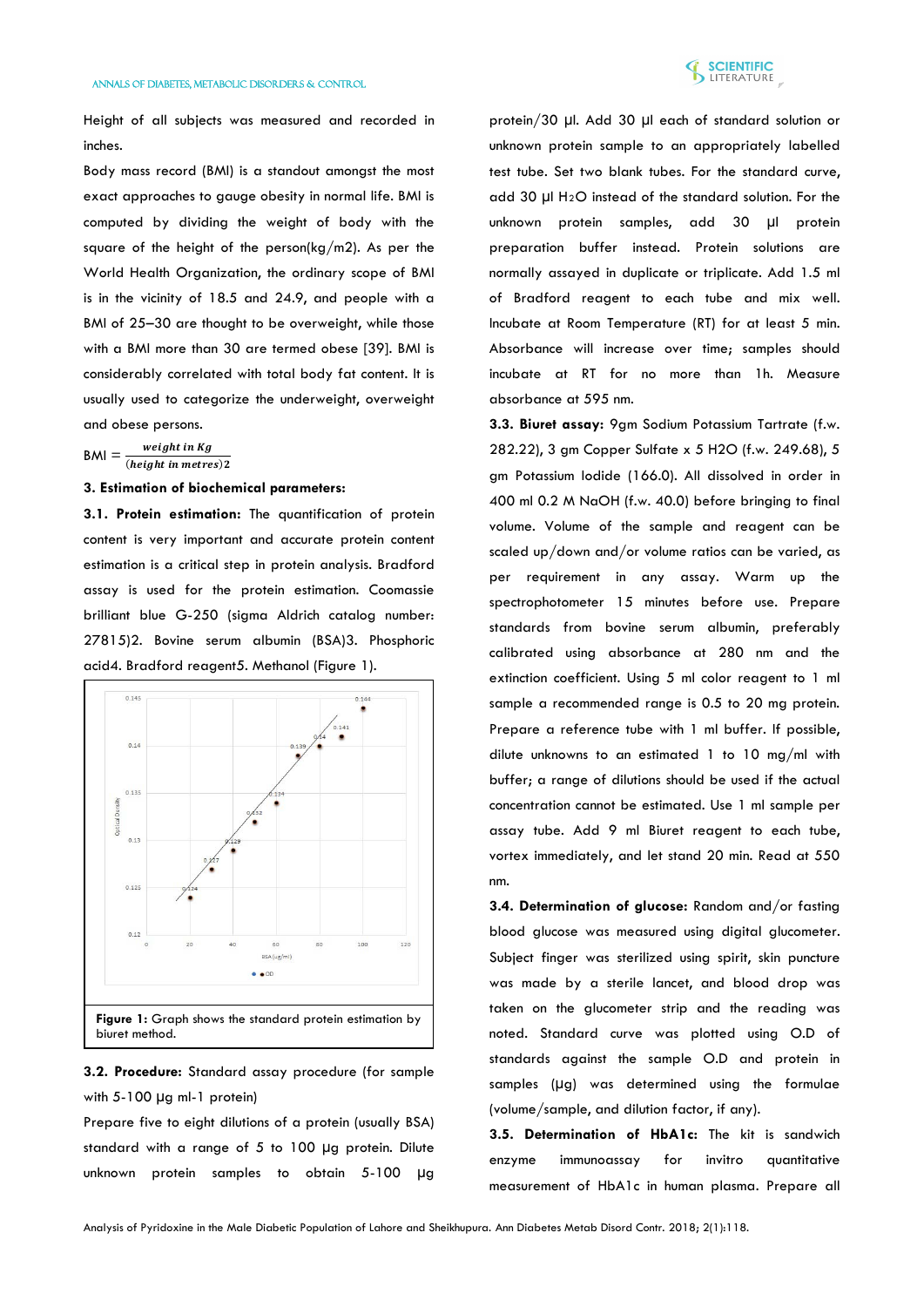

reagents, samples and standards. Add 100ul standard or sample to each well. Incubate 2 hours at 37C.Aspirate and add 100ul prepared Detection Reagent A. incubates 1 hour at 37C. Aspirate and wash 3 times.Add 100ul of prepared Detection Reagent B. incubate 30 minutes at 37C. Aspirated and wash 5 times. Add 90ul substrate solution. Incubate 15-25 minutes at 37C. Add 50ul stop solution. Read at 45nm immediately.

**3.6. Estimation of Blood Glucose:** RANDOX kit method was used to estimate the bold glucose level. The GLU method used on the dimension® clinical chemistry system in an in vitro diagnostic test intended for the quantitative determination of glucose in serum, plasma, urine and cerebrospinal fluid.



**Figure 2:** Pyridoxine receptor protein in control and diabetic patients shown on the gel (lane 2,3 & 6 show the serum sample of diabetics) while (lane 4, 5, 7, and 8 shows the serum sample of controls). SDS page was performed in MMG Research Lab I. The figure demonstrates that the lanes 2,3 & 6 show the receptor protein in diabetic patients which is in very low

concentration while lane 4,5,7 & 8 show serum sample of control in which the receptor protein of Pyridoxine is present in very high concentration. Protein marker is used to link the Mwt of samples by the control. Receptor Protein of Pyridoxine have Mwt of 55 kDa.

**3.7. Protein Profiling, SDS-PAGE:** Clean glass plates by washing them with detergent and rinse them with water. After rinsing, dry the plates. Assemble the glass plates with spacers Seal the bottom of plates with sealing tape. Prepare and pour the gel solutions. Resolving gel was poured inside the gel assembly leaving 0.5" vacant space at the top. After the resolving gel was polymerized, stacking gel was poured at the top of the gel assembly. Comb was inserted in the gel for the formation of wells for sample loading. Remove comb

and fill with electrophoresis buffer and load the samples. Staining of gel: Coomassie brilliant blue staining. The gel is immersed for several hours in a concentrated methanol: acetic acid solution for destaining (Figure 2).

**3.8. High performance liquid chromatography (HPLC):**  For the precipitation of the proteins present in the serum sample add 150ul of serum sample in 1.5ml of microcentrifuge tube and mixed it with 150ul of cold (4ºC) 5% (w/v) meta-phosphoric acid. Mixed the sample on a vortex at 2000rpm for 5min and then centrifuged at 4ºC at 18000g for 15min. then take the supernatant of each sample and mixed it with 150ul of dichloromethane in another 1.5ml micro-centrifuge tube. Again, vortex the samples at 2000 rpm fi2min and centrifuged at 18000g for 15min. teh top layer from the samples was then filtered with the help of 0.22 um polyvinyl difluoride syringe filter (Billerica, Millipore, MA, USA) into an HPLC auto-sampler vial with selfcentering 200ul conical vial insert.

For the preparation the standard and sample solutions, the HPLC-grade solvent and 0.45um filtered distilled aqueous deionized water were used. Pyridoxal pyrophosphate and 4 pyridoxic acid was obtained from the Sigma, single-compound stock solution was prepared of each sample by serial dilution in water. These stock solutions were stored in 1 ml aliquots at 80ºC before use (Figure 3).



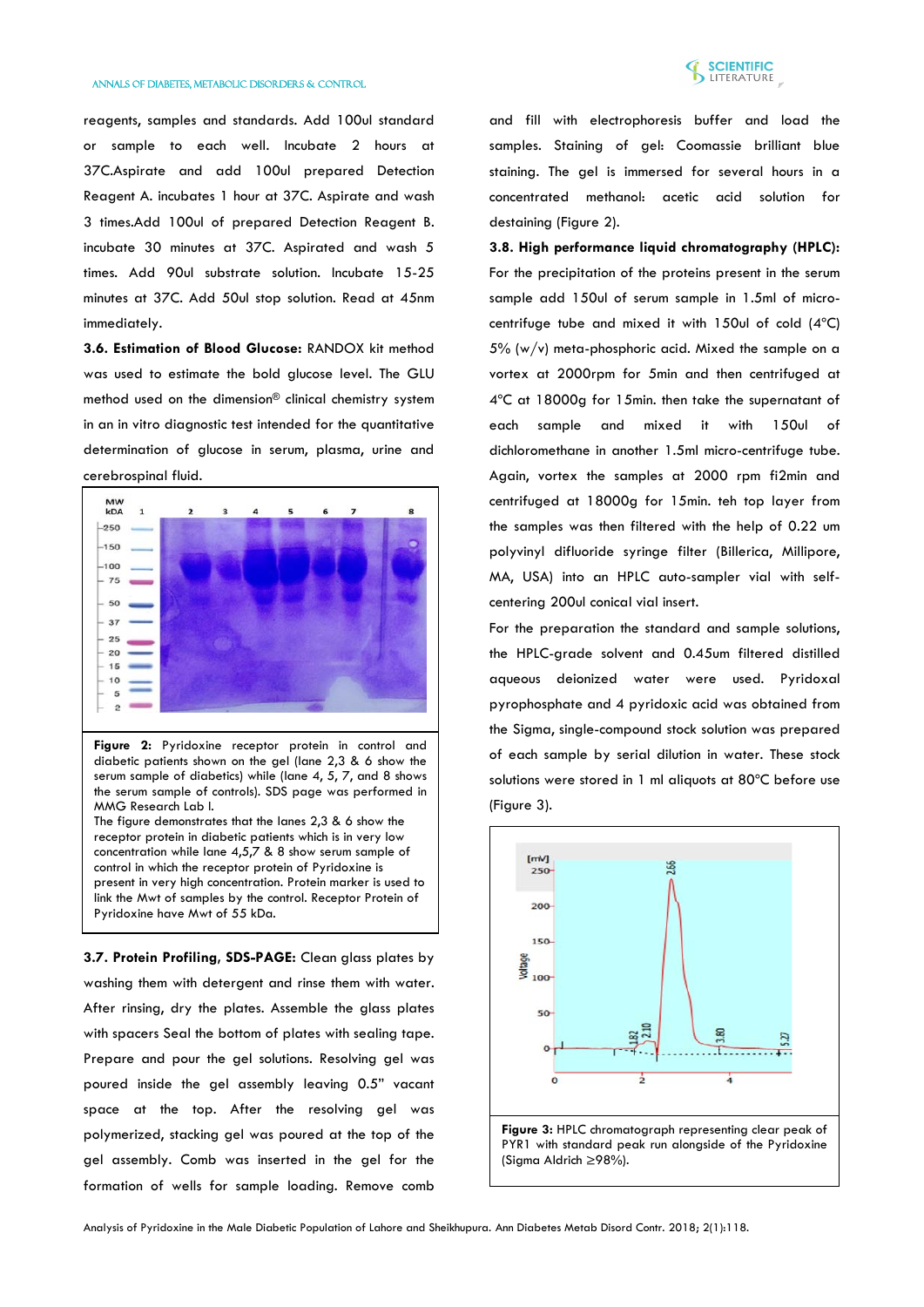

# **Statistical Analysis**

The study objectives were analyzed in all participants. The variable of primary interest was the decrease in plasma PLP levels in patients with diabetes compared to non-diabetic control subjects. The study group size was determined as N=50. All other variables were considered secondary and were analyzed in a strictly exploratory manner.

All statistical analysis was done with SPSS statistical software package (version 22.0). Significance of difference between mean analysis of control and diabetic groups was determined by applying ANOVA. Significance of difference between control group, diabetic males of Lahore and diabetic males of Sheikhupura was determined using ANOVA.

**ANOVA** also known as Analysis of Variance is a statistical technique that assesses potential differences in a scale-level dependent variable by a nominal-level variable having 2 or more categories. Analysis of variance (ANOVA) is a method for testing the hypothesis that there is no difference between two or more population means (usually at least three).

**One-Way ANOVA** is applied when there is only one qualitative variable which denotes the groups and only one measurement variable (quantitative), a one-way ANOVA is carried out. It tests the equality of population means when classification is by one variable. The classification variable, or factor, usually has three or more levels (one-way ANOVA with two levels is equivalent to a t-test), where the level represents the treatment applied.

**Two-Way ANOVA** performs an analysis of variance for testing the equality of populations means when classification of treatments is by two variables or factors. In two-way ANOVA, the data must be balanced (all cells must have the same number of observations) and factors must be fixed.

# **Results**

Of the 150 participants, 50 were diabetic males from Lahore, 50 were diabetic males from Sheikhupura and 50 were control healthy individuals. Among the physical parameters, age, weight and height showed results that

were not statistically significant. BMI ratio, HbA1c, total protein, serum total albumin, creatinine, urea and bilirubin of the diabetics from both cities was greater as compared to healthy individuals. The results showed that value of fasting blood glucose contents in diabetic patients is increased as compared to the healthy individuals. But the value was much higher in diabetic males from Sheikhupura as compared to those from Lahore (Figure 4). The level of pyridoxine of all the three groups is less as compared to the normal people. The mean value of pyridoxine in diabetic cases of Lahore was 25.2\*\*\*±1.52 nmol/L, in diabetic cases of Sheikhupura it was 20.5\*\*\*±1.36 nmol/L and in controls the mean value of Pyridoxine was 50±2.02 nmol/L. The results show statistically high decrease in the level of pyridoxine in diabetics from Lahore and Sheikhupura as compared to the control group with p<0.001.The results of Bradford and Biuret test also represented low pyridoxine level in the diabetic males as compared to the healthy male group.



(Age, weight, height, BMI) and biochemical parameters (Sugar, urea, creatinine, bilirubin, protein, HbA1c, albumin pyridoxine) of control and diabetic patients of Lahore and Sheikhupura.

# **Discussion**

By comparing all physical and biochemical parameters it is concluded that in diabetic male patients of Sheikhupura Pyridoxine level is significantly very lower than in Lahore male patients. The results show statistically high decrease in the level of pyridoxine in diabetics from Lahore and Sheikhupura as compared to the control group with p<0.001. This occurred due the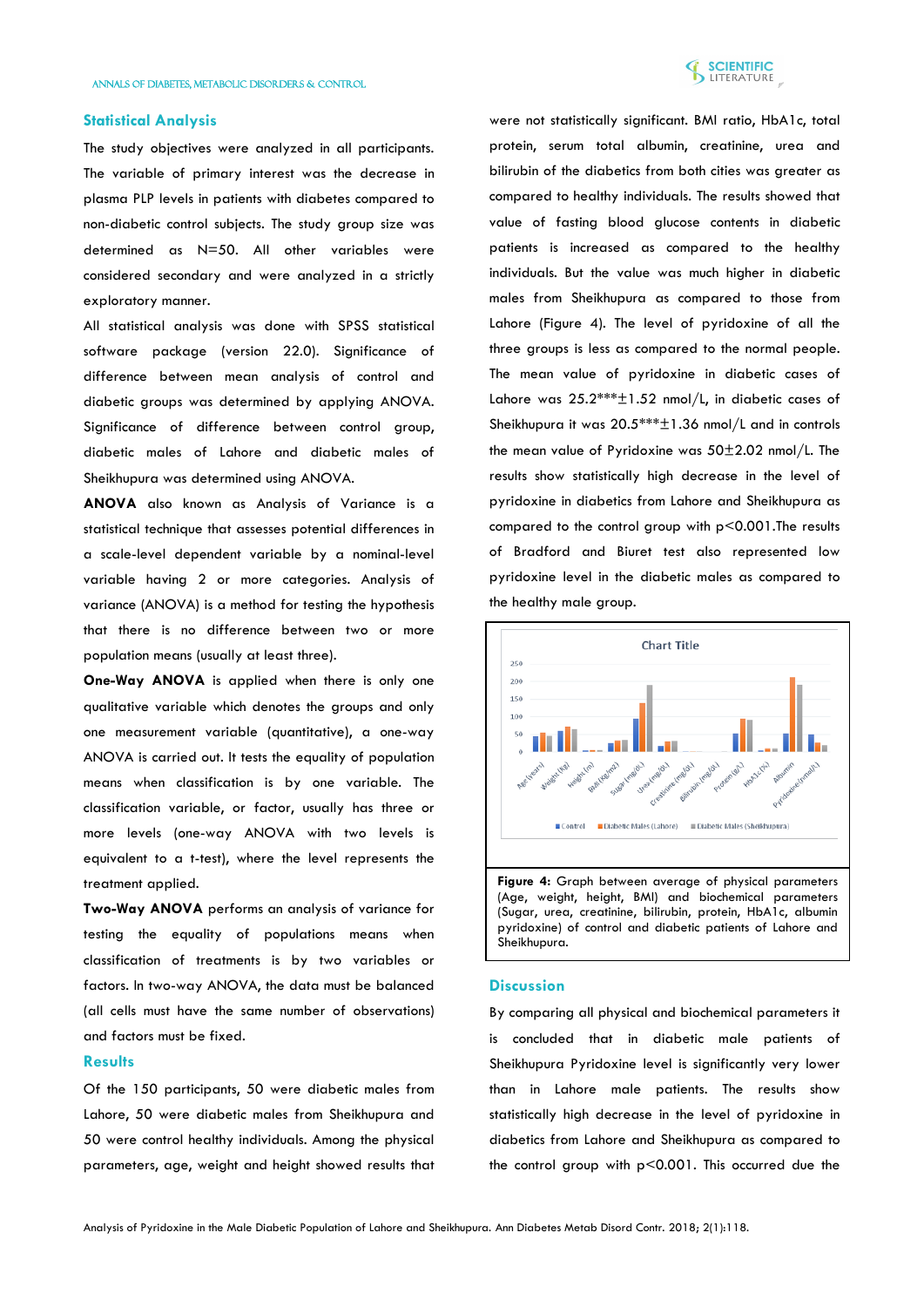

increased production of homocysteine that disturb the level of vitamin b6. The increased level of homocysteine results in the decreased level of pyridoxine that is in turn related directly to the degree of neuropathy particularly in type 2 diabetes. That's why providing the patients supplements of pyridoxine help saving them from complications like incipient neuropathy. While, their HbA1c level and fasting blood sugar is very high as compared to Lahore diabetic patients. As well as their protein level, albumin, creatinine, bilirubin level as increased much as compared to Lahore patients. Reason can be that Sheikhupura population is not very well educated and has much knowledge about diabetes and its consequences. In contrast, Lahore population is very aware of diabetes and know how to control it and how to lower the chances of complications that are caused by diabetes. SDS page analysis also revealed the lower concentration of pyridoxine in diabetic males as compared to healthy individuals. The results suggest usage of pyridoxine supplements in early stages of diabetes to decrease the risk of disease and its complications.

In this study total 75 subjects were selected and they were nominated on the basis of diabetes. Basically in this research work the first group was control second was diabetic males from Lahore and third group included male patients from Sheikhupura. Various physical and biochemical parameters are accomplished to assess the difference between the two populations and the controls. Physical parameters include age, weight, height and BMI whereas biochemical factors include the total serum proteins, Fasting Blood Sugar FBS, serum vitamin b6 level, creatinine, urea, bilirubin etc. Since the physical parameters such as age was intended by patients past and average weight was estimated or measured by measuring balance.

BMI was calculated using the formula  $kg/m^2$ . Age, weight, height was not statistically significant, but the BMI results show that BMI is amplified in the diabetic patients as compared to the normal group. The upsurge in BMI is related with the insulin resistance. The increased BMI in diabetic patients is allied with the obesity and may be by insulin resistance.

| Table 1: Supplementation of vitamin B6 [40]. |                                     |                   |  |  |  |  |
|----------------------------------------------|-------------------------------------|-------------------|--|--|--|--|
| Age in Years                                 | Aim for an intake of milligrams/day | Stay Below*mg/day |  |  |  |  |
| Men and Women (19-50)                        | 3. ا                                | 100               |  |  |  |  |
| Women 51 and older                           | . . 5                               | 100               |  |  |  |  |
| Men 51 and older                             | .7                                  | 100               |  |  |  |  |
| Pregnant women 19 and older                  | <b>1.9</b>                          | 100               |  |  |  |  |
| Breastfeeding women 19 and older             | 2.0                                 | 100               |  |  |  |  |

| ,我们就会不会不会。""我们,我们也不会不会不会。""我们,我们也不会不会不会不会不会不会。""我们,我们也不会不会不会不会不会。""我们,我们也不会不会不会不<br>,我们就会在这里,我们的人们就会在这里,我们就会在这里,我们就会在这里,我们就会在这里,我们就会在这里,我们就会在这里,我们就会在这里,我们就会在这里,我们就会 |  |  |
|----------------------------------------------------------------------------------------------------------------------------------------------------------------------|--|--|
|                                                                                                                                                                      |  |  |
|                                                                                                                                                                      |  |  |

**Table 2:** Average values of different parameters of controls as compared to diabetic patients.

| <b>Parameters</b>   | Control           | <b>Diabetic Males (Lahore)</b> | Diabetic Males (Sheikhupura) |
|---------------------|-------------------|--------------------------------|------------------------------|
| Age (Years)         | $44.2 \pm 2.62$   | 55.06*±3.4                     | $45.9* \pm 3.2$              |
| Weight (Kg)         | $61.03 \pm 2.3$   | $71.13* \pm 3.5$               | $65.9*+3.4$                  |
| Height (m)          | 5.36±1.46         | $5.78*+1.8$                    | $5.4* \pm 1.5$               |
| BMI $(Kg/m2)$       | 24.06±1.80        | $32.62***+2.58$                | $34.2***+2.6$                |
| Sugar (mg/dL)       | $94.3 \pm 9.82$   | 138.85***+10.4                 | 188.3****±16.85              |
| Urea ( $mg/dL$ )    | 18±1.20           | $29.5***+2.18$                 | $31.8***+2.45$               |
| Creatinine (mg/dL)  | $0.789 \pm 0.028$ | $0.99*+0.034$                  | $0.92*+0.029$                |
| Bilirubin (mg/dL)   | $0.485 \pm 0.008$ | $0.53*+0.012$                  | $0.725***+0.026$             |
| Protein $(g/L)$     | $52 \pm 0.1$      | 94.6**±1.98                    | 90.6**±1.54                  |
| Albumin $(g/L)$     | $52 \pm 2.04$     | $212.5***+18.4$                | 190***±16.99                 |
| HbA1c $(%)$         | $5.262 \pm 0.39$  | $9.8***+0.562$                 | $9.02**+0.67$                |
| Pyridoxine (nmol/L) | $50+2.02$         | $25.2***\pm1.52$               | $20.5***+1.36$               |

±sign indicates the standard error. \*=P>0.05 (statistically not significant), \*\* =p<0.01 (statistically significant), \*\*\*=P<0.001 (statistically highly significant) comparison of control with diabetic baseline. Group 1 is control, group 2 is diabetic males of Lahore and group 3 is male diabetic population of Sheikhupura.Number of asterisks '\*' show the level of significant difference.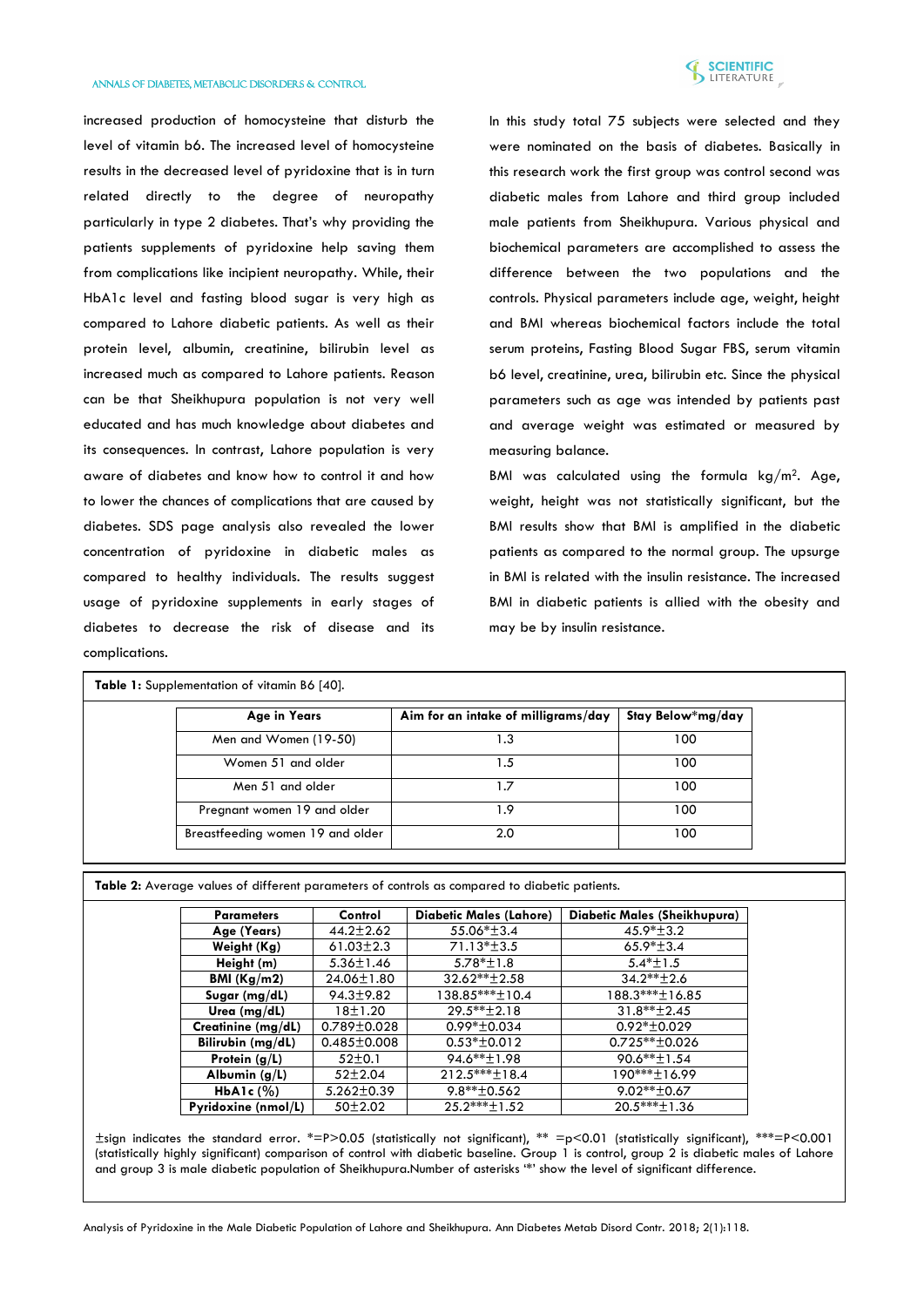

Age of all study groups comprised of 75 subjects of whom 25 were diabetic males from Lahore, 25 diabetic males from Sheikhupura and 25 were controls was measured. The mean age of diabetic males from Lahore was 55.06±3.4 years, that of diabetic males from Sheikhupura was 45.9±3.2 years and of controls was 44.2±2.62. The difference in the mean age was not statistically significant (p<0.05). This result shows that diabetes is not related to the age, it can occur at any age.

Height of all the groups under study that included 75 subjects, of whom 25 were diabetic males from Lahore, 25 diabetic males from Sheikhupura and 25 were controls, was measured. The mean height of diabetic males from Lahore was 5.78\*\*±1.8m, that of diabetic males from Sheikhupura was 5.4\*±1.5m and of that of controls was 5.36±0.046. The difference in the mean height was not statistically significant (p<0.05). This result shows that diabetes is not related to the height.

Weight of all study groups that comprised of 75 subjects of whom 25 were diabetic males from Lahore, 25 diabetic males from Sheikhupura and 25 were controls was measured. The mean weight of diabetic males from Lahore was71.13\*\*±3.5kg, that of diabetic males from Sheikhupura was 65.9\*\*±3.4kg and of that of controls was 61.03±2.3kg. The difference in the mean weight was not statistically significant (p<0.05).

BMI was calculated using the formula kg/m2 for all three groups. The average BMI of diabetic males from Lahore was 32.62\*\*±0.58, that of diabetic males from Sheikhupura was 34.2\*\*±0.6 and of that of controls was 24.06±0.6. The results show an increased BMI of diabetics as compared to the controls that is directly related to obesity in them.

HbA1c was determined by the ELISA kit method. It is evaluated in %. HbA1c value of all three study groups was estimated. The mean value of HbA1c of diabetic males from Lahore was 9.8\*\*±0.562, that of diabetic males from Sheikhupura was 9\*\*±0.67 and of that of controls was 5.262±0.39. The results show statistically significant increase in the level of HbA1c in diabetic patients as compared with the controls. The reference

value of HbA1c in normal people is in the range of 4- 6%.

Total protein value of all study groups that comprised of 75 subjects of whom 25 were diabetic males from Lahore, 25 diabetic males from Sheikhupura and 25 were controls was measured. The mean value of Total protein of diabetic males from Lahore was 94.6\*\*±1.98, that of diabetic males from Sheikhupura was 90.6\*\*±1.54 and of that of controls was 52±0.1. The difference in the mean Total protein was statistically significant. This shows that in diabetic patients the value of total serum protein increases as compared to the normal people. The reference value of total proteins is in the range of 60-80mg/dL, more precisely 63-89mg/dL. Fasting Blood glucose values of al study groups that comprised of 75 subjects of whom 25 were diabetic males from Lahore, 25 diabetic males from Sheikhupura and 25 controls was measured. The mean value of Total protein of diabetic males from Lahore was 188.3\*\*\*±16.85, that of diabetic males from Sheikhupura was 138.85\*\*\*±10.4 and of that of controls was 94.3±25.52. The results show that value of fasting blood glucose contents in diabetic patients is increased as compared to the normal person. As the breakdown of glucose doesn't occur in diabetic patients due to the disturbance of carbohydrate metabolism that's why the level of fasting blood glucose is upsurge in diabetic patients.

The level of pyridoxine of all the three groups that included 75 subjects of whom 25 were diabetic males from Lahore, 25 diabetic males from Sheikhupura and 25 controls was evaluated by using High Performance Lipid Chromatography Technique (HPLC). The results show that in diabetic patients the value of vitamin b6 is less as compared to the normal people. The mean value of pyridoxine in diabetic cases of Lahore was 25.2±1.52 nmol/L, in diabetic cases of Sheikhupura it was 20.5±1.36 nmol/L and in controls the mean value of Pyridoxine was 50±2.02 nmol/L. the results show statistically high decrease in the level of pyridoxine in diabetics from Lahore and Sheikhupura as compared to the control group with p<0.001. This occurred due the increased production of homocysteine that disturb the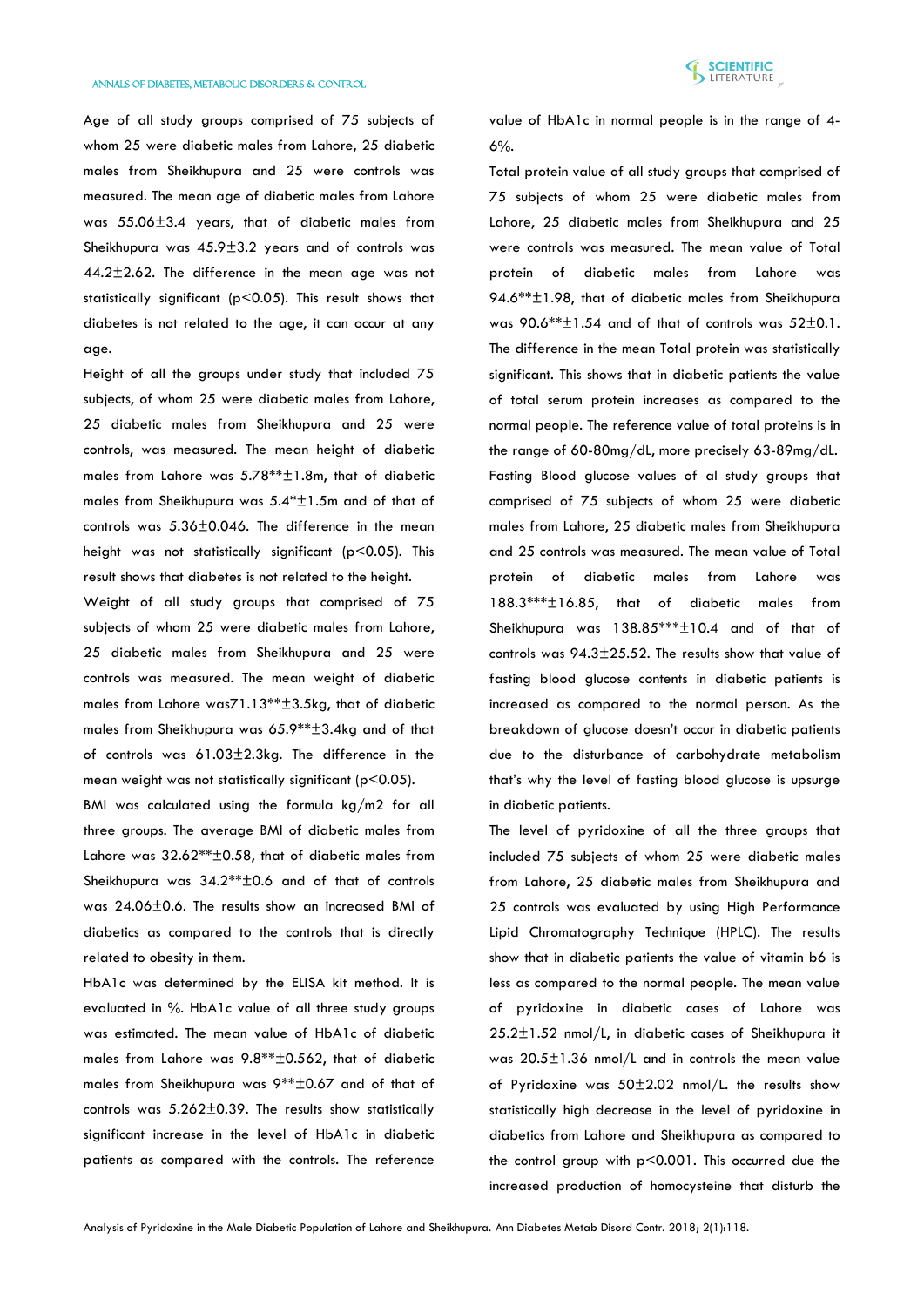

level of vitamin b6. The increased level of homocysteine results in the decreased level of pyridoxine that is in turn related directly to the degree of neuropathy particularly in type 2 diabetes. That's why providing the patients supplements of pyridoxine help saving them from complications like incipient neuropathy.

# **References**

1. [Yoshitsugu Obi, Satoshi Mikami, Takayuki](https://www.jrnjournal.org/article/S1051-2276(16)30054-1/abstract)  [Hamano, Yasue Obi,Hirotaka Tanaka, et al. \(2016\).](https://www.jrnjournal.org/article/S1051-2276(16)30054-1/abstract)  ["Intravenous Vitamin B6 increases resistance to](https://www.jrnjournal.org/article/S1051-2276(16)30054-1/abstract)  [erythropoiesis-stimulating agents in hemodialysis](https://www.jrnjournal.org/article/S1051-2276(16)30054-1/abstract)  [patients: a randomized controlled trial." Journal of Renal](https://www.jrnjournal.org/article/S1051-2276(16)30054-1/abstract)  [Nutrition. 26: 380-390.](https://www.jrnjournal.org/article/S1051-2276(16)30054-1/abstract)

2. [Vanessa R. da Silva, Katelyn](https://onlinelibrary.wiley.com/doi/abs/10.1002/9781119946045.ch20) A. Russell, Jesse F. [Gregory. \(2012\). Vitamin B6. Chapter 20. John W.](https://onlinelibrary.wiley.com/doi/abs/10.1002/9781119946045.ch20)  [Erdman. Ian A. Macdonald, Steven H. Zeisel. \(editors\).](https://onlinelibrary.wiley.com/doi/abs/10.1002/9781119946045.ch20)  [Present knowledge in nutrition: 307-320.](https://onlinelibrary.wiley.com/doi/abs/10.1002/9781119946045.ch20)

3. [Mackey AD, Davis SR, Gregory JF. \(2006\).](https://www.scirp.org/reference/ReferencesPapers.aspx?ReferenceID=559790)  ["Vitamin B6". Shils ME, Shike M, Ross AC, Caballero B,](https://www.scirp.org/reference/ReferencesPapers.aspx?ReferenceID=559790)  [Cousins RJ. \(editors\). In: Modern Nutrition in Health and](https://www.scirp.org/reference/ReferencesPapers.aspx?ReferenceID=559790)  [Disease, Williams and Wilkins, Philadelphia. 452-461.](https://www.scirp.org/reference/ReferencesPapers.aspx?ReferenceID=559790)

4. [Larsson SC, Orsini N, Wolk A.. \(2010\). "Vitamin](https://www.ncbi.nlm.nih.gov/pubmed/20233826)  [B6 and risk of colorectal cancer: a meta-analysis of](https://www.ncbi.nlm.nih.gov/pubmed/20233826)  [prospective studies." Jama. 303: 1077-1083.](https://www.ncbi.nlm.nih.gov/pubmed/20233826)

5. [Lamers Y. \(2011\). "Indicators and methods for](https://www.ncbi.nlm.nih.gov/pubmed/21832901)  [folate, vitamin B-12, and vitamin B-6 status assessment in](https://www.ncbi.nlm.nih.gov/pubmed/21832901)  [humans. " Current Opinion in Clinical Nutrition &](https://www.ncbi.nlm.nih.gov/pubmed/21832901)  [Metabolic Care. 14: 445-454.](https://www.ncbi.nlm.nih.gov/pubmed/21832901)

6. [Bilski P, Li MY, Ehrenshaft M, Daub ME, Chignell](https://www.ncbi.nlm.nih.gov/pubmed/10687384)  [CF. \(2000\). "Symposium-in-Print Vitamin B6 \(Pyridoxine\)](https://www.ncbi.nlm.nih.gov/pubmed/10687384)  [and Its Derivatives Are Efficient Singlet Oxygen](https://www.ncbi.nlm.nih.gov/pubmed/10687384)  [Quenchers and Potential Fungal Antioxidants. "](https://www.ncbi.nlm.nih.gov/pubmed/10687384)  [Photochemistry and Photobiology. 71: 129-134.](https://www.ncbi.nlm.nih.gov/pubmed/10687384)

7. Morris [MS, Picciano MF, Jacques PF, Selhub J.](https://www.ncbi.nlm.nih.gov/pubmed/18469270)  [\(2008\). "Plasma pyridoxal 5](https://www.ncbi.nlm.nih.gov/pubmed/18469270)′-phosphate in the US [population: the National Health and Nutrition](https://www.ncbi.nlm.nih.gov/pubmed/18469270)  [Examination Survey, 2003–2004." The American journal](https://www.ncbi.nlm.nih.gov/pubmed/18469270)  [of clinical nutrition. 87: 1446-1454.](https://www.ncbi.nlm.nih.gov/pubmed/18469270)

8. [Shen J, Lai CQ, Mattei J, Ordovas JM, Tucker](https://europepmc.org/abstract/med/19955400)  [KL. \(2010\). "Association of vitamin B-6 status with](https://europepmc.org/abstract/med/19955400)  [inflammation, oxidative stress, and chronic inflammatory](https://europepmc.org/abstract/med/19955400) 

[conditions: the Boston Puerto Rican Health Study." The](https://europepmc.org/abstract/med/19955400)  American journal of [clinical nutrition. 91: 337-342.](https://europepmc.org/abstract/med/19955400)

9. [Leklem J. and Hollenbeck CB. \(1990\). "Acute](https://www.ncbi.nlm.nih.gov/pubmed/?term=Leklem+J.+and+Hollenbeck+CB.+(1990).)  [ingestion of glucose decreases plasma pyridoxal 5'](https://www.ncbi.nlm.nih.gov/pubmed/?term=Leklem+J.+and+Hollenbeck+CB.+(1990).) [phosphate and total vitamin B-6 concentration." The](https://www.ncbi.nlm.nih.gov/pubmed/?term=Leklem+J.+and+Hollenbeck+CB.+(1990).)  [American journal of clinical nutrition. 51: 832-836.](https://www.ncbi.nlm.nih.gov/pubmed/?term=Leklem+J.+and+Hollenbeck+CB.+(1990).)

10. [Ueland PM, Ulvik A, Rios-Avila L, Midttun O,](https://www.unboundmedicine.com/medline/citation/25974692/Direct_and_Functional_Biomarkers_of_Vitamin_B6_Status_)  [Gregory JF. \(2015\). "Direct and functional biomarkers](https://www.unboundmedicine.com/medline/citation/25974692/Direct_and_Functional_Biomarkers_of_Vitamin_B6_Status_)  [of vitamin B6 status." Annual review of nutrition. 35: 33-](https://www.unboundmedicine.com/medline/citation/25974692/Direct_and_Functional_Biomarkers_of_Vitamin_B6_Status_) [70.](https://www.unboundmedicine.com/medline/citation/25974692/Direct_and_Functional_Biomarkers_of_Vitamin_B6_Status_)

11. [Ulvik A, Pedersen ER, Svingen GF, McCann A,](https://www.ncbi.nlm.nih.gov/pubmed/27169836)  [Midttun O, et al. \(2016\). "Vitamin B-6 catabolism and](https://www.ncbi.nlm.nih.gov/pubmed/27169836)  [long-term mortality risk in patients with coronary artery](https://www.ncbi.nlm.nih.gov/pubmed/27169836)  [disease. " The American journal of clinical nutrition. 103:](https://www.ncbi.nlm.nih.gov/pubmed/27169836)  [1417-1425.](https://www.ncbi.nlm.nih.gov/pubmed/27169836)

12. [Eliot AC and Kirsch JF. \(2004\). "Pyridoxal](https://www.ncbi.nlm.nih.gov/pubmed/15189147)  [phosphate enzymes: mechanistic, structural, and](https://www.ncbi.nlm.nih.gov/pubmed/15189147)  [evolutionary considerations." Annual review of](https://www.ncbi.nlm.nih.gov/pubmed/15189147)  [biochemistry. 73: 383-415.](https://www.ncbi.nlm.nih.gov/pubmed/15189147)

13. [Toney MD. \(2011\). "Controlling reaction](https://ucdavis.pure.elsevier.com/en/publications/controlling-reaction-specificity-in-pyridoxal-phosphate-enzymes)  [specificity in pyridoxal phosphate enzymes. " Biochimica](https://ucdavis.pure.elsevier.com/en/publications/controlling-reaction-specificity-in-pyridoxal-phosphate-enzymes)  [et Biophysica Acta \(BBA\)-Proteins and Proteomics. 1814:](https://ucdavis.pure.elsevier.com/en/publications/controlling-reaction-specificity-in-pyridoxal-phosphate-enzymes)  [1407-1418.](https://ucdavis.pure.elsevier.com/en/publications/controlling-reaction-specificity-in-pyridoxal-phosphate-enzymes)

14. [Smit G, Annette Verheul, Richard van](https://www.cabdirect.org/cabdirect/abstract/20000405073)  Kranenburg, [Wim J Engels, Roland J Siezen, et al.](https://www.cabdirect.org/cabdirect/abstract/20000405073)  [\(2000\). "Cheese flavour development by enzymatic](https://www.cabdirect.org/cabdirect/abstract/20000405073)  [conversions of peptides and amino acids. " Food](https://www.cabdirect.org/cabdirect/abstract/20000405073)  [Research International. 33: 153-160.](https://www.cabdirect.org/cabdirect/abstract/20000405073)

15. [Carson NA. and Carre IJ. \(1969\). "Treatment of](https://www.ncbi.nlm.nih.gov/pmc/articles/PMC2020308/)  [homocystinuria with pyridoxine. A preliminary study. "](https://www.ncbi.nlm.nih.gov/pmc/articles/PMC2020308/)  [Archives of disease in childhood. 44: 387.](https://www.ncbi.nlm.nih.gov/pmc/articles/PMC2020308/)

16. [Dalto DB and Matte JJ. \(2017\). "Pyridoxine](https://www.ncbi.nlm.nih.gov/pmc/articles/PMC5372852/)  [\(Vitamin B6\) and the Glutathione Peroxidase System; a](https://www.ncbi.nlm.nih.gov/pmc/articles/PMC5372852/)  [Link between One-Carbon Metabolism and](https://www.ncbi.nlm.nih.gov/pmc/articles/PMC5372852/)  [Antioxidation. " Nutrients. 9: 189.](https://www.ncbi.nlm.nih.gov/pmc/articles/PMC5372852/)

17. Sangali CP, et al. (2017). "Methionine+ cystine [levels and vitamin B6 supplementation on performance](http://www.scielo.br/scielo.php?pid=S1516-35982017000300223&script=sci_abstract)  [and enzyme expression of methionine metabolism of](http://www.scielo.br/scielo.php?pid=S1516-35982017000300223&script=sci_abstract)  [gilts from 75 to 100 kg. " Revista Brasileira de](http://www.scielo.br/scielo.php?pid=S1516-35982017000300223&script=sci_abstract)  [Zootecnia. 46: 223-230.](http://www.scielo.br/scielo.php?pid=S1516-35982017000300223&script=sci_abstract)

18. [Kannan K and Jain SK.](https://www.ncbi.nlm.nih.gov/pubmed/14975445) (2004). "Effect of [vitamin B 6 on oxygen radicals, mitochondrial membrane](https://www.ncbi.nlm.nih.gov/pubmed/14975445)  [potential, and lipid peroxidation in H 2 O 2-treated](https://www.ncbi.nlm.nih.gov/pubmed/14975445)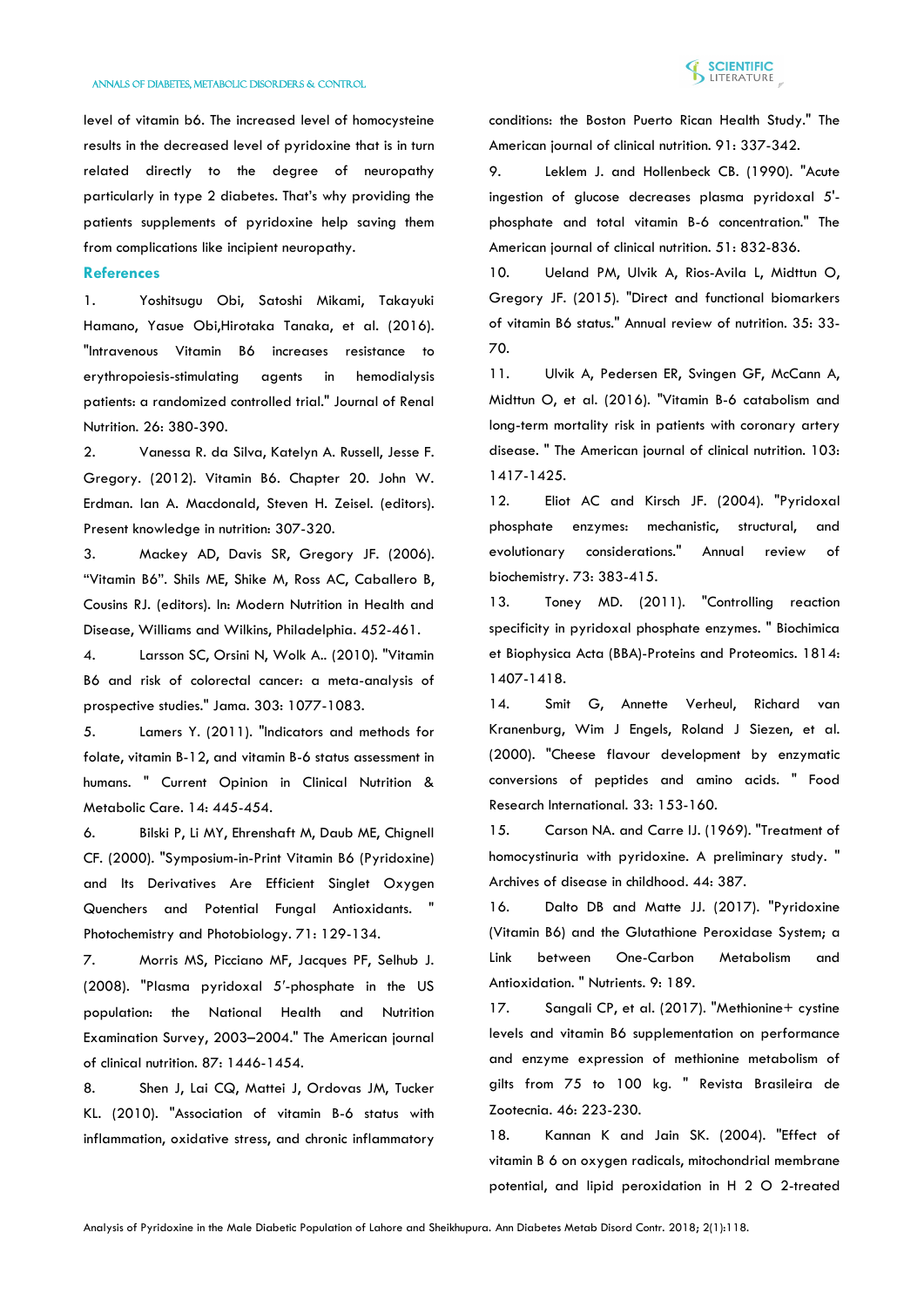

U937 monocytes. " Free Radical Biology and Medicine. 36: 423-428.

19. [Sakakeeny L, Roubenoff R, Obin M, Fontes JD,](https://www.ncbi.nlm.nih.gov/pubmed/22623384)  [Benjamin EJ, et al. \(2012\). "Plasma pyridoxal-5](https://www.ncbi.nlm.nih.gov/pubmed/22623384) [phosphate is inversely associated with systemic markers](https://www.ncbi.nlm.nih.gov/pubmed/22623384)  [of inflammation in a population of US adults. " The](https://www.ncbi.nlm.nih.gov/pubmed/22623384)  [Journal of nutrition. 142: 1280-1285.](https://www.ncbi.nlm.nih.gov/pubmed/22623384)

20. [Herrmann M, Johannes Peter Schmidt, Natalia](https://www.researchgate.net/publication/5781792_The_role_of_hyperhomocysteinemia_as_well_as_folate_vitamin_B6_and_B12_deficiencies_in_osteoporosis_-_A_systematic_review)  [Umanskaya, Alexandra Wagner, Omid Taban-Shomal,](https://www.researchgate.net/publication/5781792_The_role_of_hyperhomocysteinemia_as_well_as_folate_vitamin_B6_and_B12_deficiencies_in_osteoporosis_-_A_systematic_review)  [et al. \(2007\). "The role of hyperhomocysteinemia as well](https://www.researchgate.net/publication/5781792_The_role_of_hyperhomocysteinemia_as_well_as_folate_vitamin_B6_and_B12_deficiencies_in_osteoporosis_-_A_systematic_review)  [as folate, vitamin B6 and B12 deficiencies in](https://www.researchgate.net/publication/5781792_The_role_of_hyperhomocysteinemia_as_well_as_folate_vitamin_B6_and_B12_deficiencies_in_osteoporosis_-_A_systematic_review)  [osteoporosis–a systematic review. " Clinical Chemical](https://www.researchgate.net/publication/5781792_The_role_of_hyperhomocysteinemia_as_well_as_folate_vitamin_B6_and_B12_deficiencies_in_osteoporosis_-_A_systematic_review)  [Laboratory Medicine. 45: 1621-1632.](https://www.researchgate.net/publication/5781792_The_role_of_hyperhomocysteinemia_as_well_as_folate_vitamin_B6_and_B12_deficiencies_in_osteoporosis_-_A_systematic_review)

21. [Iuchi Y, Futoshi Okada, Kunishige Onuma,](https://www.ncbi.nlm.nih.gov/pmc/articles/PMC1798435/)  [Tadashi Onoda, Hironobu Asao, et al. \(2007\). "Elevated](https://www.ncbi.nlm.nih.gov/pmc/articles/PMC1798435/)  [oxidative stress in erythrocytes due to a SOD1](https://www.ncbi.nlm.nih.gov/pmc/articles/PMC1798435/)  [deficiency causes anaemia and triggers autoantibody](https://www.ncbi.nlm.nih.gov/pmc/articles/PMC1798435/)  [production. " Biochemical Journal. 402: 219-227.](https://www.ncbi.nlm.nih.gov/pmc/articles/PMC1798435/)

22. [Ventura E. \(2009\). "Homocysteine and](https://dokumen.tips/documents/homocysteine-and-inflammation-as-main-determinants-of-oxidative-stress-in-the.html)  [inflammation as main determinants of oxidative stress in](https://dokumen.tips/documents/homocysteine-and-inflammation-as-main-determinants-of-oxidative-stress-in-the.html)  [the elderly." Free Radical Biology and Medicine. 46:](https://dokumen.tips/documents/homocysteine-and-inflammation-as-main-determinants-of-oxidative-stress-in-the.html)  [737-744.](https://dokumen.tips/documents/homocysteine-and-inflammation-as-main-determinants-of-oxidative-stress-in-the.html)

23. [Ganguly P. and Alam SF. \(2015\). "Role of](https://nutritionj.biomedcentral.com/articles/10.1186/1475-2891-14-6)  [homocysteine in the development of cardiovascular](https://nutritionj.biomedcentral.com/articles/10.1186/1475-2891-14-6)  [disease." Nutrition journal. 14: 6.](https://nutritionj.biomedcentral.com/articles/10.1186/1475-2891-14-6)

24. [Robinson K, Anjan Gupta, Vincent Dennis,](http://circ.ahajournals.org/content/94/11/2743)  [Kristopher Arheart, Debashish Chaudhary, et al. \(1996\).](http://circ.ahajournals.org/content/94/11/2743)  ["Hyperhomocysteinemia confers an independent](http://circ.ahajournals.org/content/94/11/2743)  [increased risk of atherosclerosis in end-stage renal](http://circ.ahajournals.org/content/94/11/2743)  [disease and is closely linked to plasma folate and](http://circ.ahajournals.org/content/94/11/2743)  [pyridoxine concentrations. " Circulation. 94: 2743-2748.](http://circ.ahajournals.org/content/94/11/2743) 25. Bayes B, Pastor MC, Bonal J, Junca J, [Hernandez JM, et al. \(2003\). "Homocysteine, C](http://europepmc.org/abstract/med/12480967)‐reactive [protein, lipid peroxidation and mortality in](http://europepmc.org/abstract/med/12480967)  [haemodialysis patients. " Nephrology Dialysis](http://europepmc.org/abstract/med/12480967)  [Transplantation. 18: 106-112.](http://europepmc.org/abstract/med/12480967)

26. [Suliman ME, Peter Stenvinkel, Peter Barany,](https://www.ajkd.org/article/S0272-6386(03)50072-5/abstract)  [Olof Heimburger, Bjorn Anderstam, et al. \(2003\).](https://www.ajkd.org/article/S0272-6386(03)50072-5/abstract)  ["Hyperhomocysteinemia and its relationship to](https://www.ajkd.org/article/S0272-6386(03)50072-5/abstract)  [cardiovascular disease in ESRD: influence of](https://www.ajkd.org/article/S0272-6386(03)50072-5/abstract)  [hypoalbuminemia, malnutrition, inflammation, and](https://www.ajkd.org/article/S0272-6386(03)50072-5/abstract) 

[diabetes mellitus. "American journal of kidney diseases.](https://www.ajkd.org/article/S0272-6386(03)50072-5/abstract)  [41: S89-S95.](https://www.ajkd.org/article/S0272-6386(03)50072-5/abstract)

27. [Moe SM and Chen NX. \(2005\). "Inflammation](https://indiana.pure.elsevier.com/en/publications/inflammation-and-vascular-calcification)  [and vascular calcification." Blood purification. 23: 64-](https://indiana.pure.elsevier.com/en/publications/inflammation-and-vascular-calcification) [71.](https://indiana.pure.elsevier.com/en/publications/inflammation-and-vascular-calcification)

28. [Metra M, Cotter G, Gheorghiade M, Dei Cas L,](https://www.ncbi.nlm.nih.gov/pubmed/22888113)  [Voors AA. \(2012\). "The role of the kidney in heart](https://www.ncbi.nlm.nih.gov/pubmed/22888113)  [failure." European heart journal. 33: 2135-2142.](https://www.ncbi.nlm.nih.gov/pubmed/22888113)

29. [Tanaka H, Hirotaka Komaba, Masahiro](https://www.jrnjournal.org/article/S1051-2276(11)00221-4/abstract?code=yjren-site)  [Koizumi, Takatoshi Kakuta, Masafumi Fukagawa.](https://www.jrnjournal.org/article/S1051-2276(11)00221-4/abstract?code=yjren-site)  [\(2012\). "Role of uremic toxins and oxidative stress in the](https://www.jrnjournal.org/article/S1051-2276(11)00221-4/abstract?code=yjren-site)  [development of chronic kidney disease–mineral and](https://www.jrnjournal.org/article/S1051-2276(11)00221-4/abstract?code=yjren-site)  [bone disorder. " Journal of Renal Nutrition. 22: 98-101.](https://www.jrnjournal.org/article/S1051-2276(11)00221-4/abstract?code=yjren-site)

30. [Group. K. D. I. G. O. C.-M. W. \(2009\). "KDIGO](https://www.ncbi.nlm.nih.gov/pubmed/19644521)  [clinical practice guideline for the diagnosis, evaluation,](https://www.ncbi.nlm.nih.gov/pubmed/19644521)  [prevention, and treatment of Chronic Kidney Disease-](https://www.ncbi.nlm.nih.gov/pubmed/19644521)[Mineral and Bone Disorder \(CKD-MBD\)." Kidney](https://www.ncbi.nlm.nih.gov/pubmed/19644521)  [international. Supplement. S1.](https://www.ncbi.nlm.nih.gov/pubmed/19644521)

31. [Tang J, Kim K McFann, Michel B Chonchol.](https://academic.oup.com/ndt/article/27/12/4385/1821645)  [\(2012\). "Association between serum 25-hydroxyvitamin](https://academic.oup.com/ndt/article/27/12/4385/1821645)  [D and nephrolithiasis: the National Health and Nutrition](https://academic.oup.com/ndt/article/27/12/4385/1821645)  [Examination Survey III, 1988–94. " Nephrology Dialysis](https://academic.oup.com/ndt/article/27/12/4385/1821645)  [Transplantation. 27: 4385-4389.](https://academic.oup.com/ndt/article/27/12/4385/1821645)

32. [Toriyama T, Seiichi Matsuo, Atsushi Fukatsu,](https://www.jstage.jst.go.jp/article/jpnjnephrol1959/35/8/35_8_975/_article/-char/ja/)  [Hiroshi Takahashi, Kazuyuki Sato, et al. \(1993\). "Effects](https://www.jstage.jst.go.jp/article/jpnjnephrol1959/35/8/35_8_975/_article/-char/ja/)  [of high-dose vitamin B6 therapy on microcytic and](https://www.jstage.jst.go.jp/article/jpnjnephrol1959/35/8/35_8_975/_article/-char/ja/)  [hypochromic anemia in hemodialysis patients. " The](https://www.jstage.jst.go.jp/article/jpnjnephrol1959/35/8/35_8_975/_article/-char/ja/)  [Japanese Journal of Nephrology. 35: 975-980.](https://www.jstage.jst.go.jp/article/jpnjnephrol1959/35/8/35_8_975/_article/-char/ja/)

33. [Corken M and Porter J. \(2011\). "Is vitamin B6](https://onlinelibrary.wiley.com/doi/abs/10.1111/j.1440-1797.2011.01479.x)  deficiency an under‐[recognized risk in patients receiving](https://onlinelibrary.wiley.com/doi/abs/10.1111/j.1440-1797.2011.01479.x)  [haemodialysis? A systematic review: 2000–2010.](https://onlinelibrary.wiley.com/doi/abs/10.1111/j.1440-1797.2011.01479.x)  ["Nephrology. 16: 619-625.](https://onlinelibrary.wiley.com/doi/abs/10.1111/j.1440-1797.2011.01479.x)

34. [Khatami M, Zalman Suldan, IndiraDavid,](https://www.sciencedirect.com/science/article/pii/0024320588904845)  [WeiyeLi, John H Rockey. \(1988\). "Inhibitory effects of](https://www.sciencedirect.com/science/article/pii/0024320588904845)  [pyridoxal phosphate, ascorbate and aminoguanidine on](https://www.sciencedirect.com/science/article/pii/0024320588904845)  [nonenzymatic glycosylation. " Life sciences. 43: 1725-](https://www.sciencedirect.com/science/article/pii/0024320588904845) [1731.](https://www.sciencedirect.com/science/article/pii/0024320588904845)

35. [Descombes E, Hanck AB, Fellay G. \(1993\).](https://www.ncbi.nlm.nih.gov/pubmed/8315945)  ["Water soluble vitamins in chronic hemodialysis patients](https://www.ncbi.nlm.nih.gov/pubmed/8315945)  [and need for supplementation. " Kidney international.](https://www.ncbi.nlm.nih.gov/pubmed/8315945)  [43: 1319-1328.](https://www.ncbi.nlm.nih.gov/pubmed/8315945)